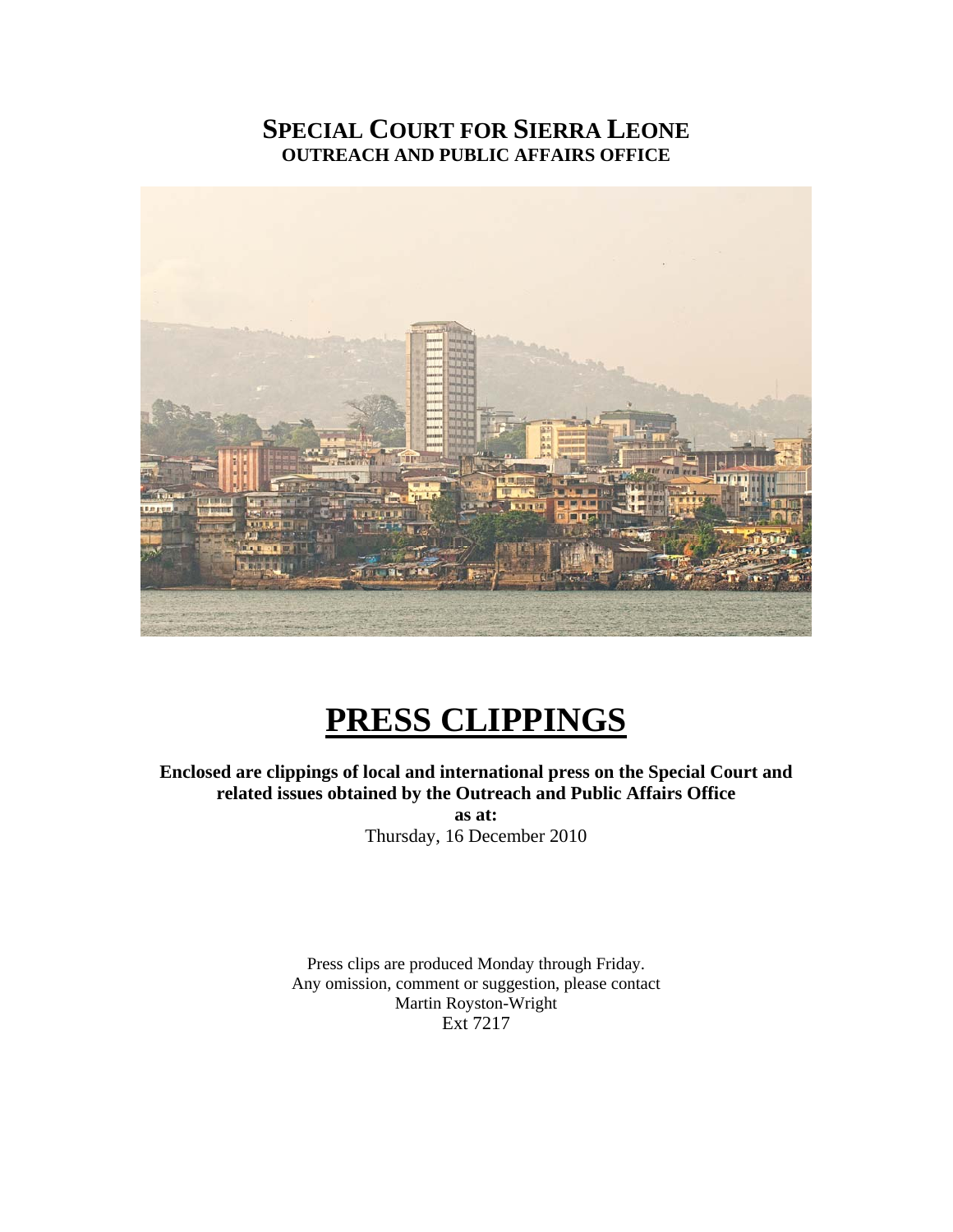| <b>Local News</b>                                                                           |             |
|---------------------------------------------------------------------------------------------|-------------|
| Kenya Elections Violence: ICC Names Suspects / The Senator                                  | Page 3      |
| <b>International News</b>                                                                   |             |
|                                                                                             |             |
| Kenya's Ruto Seeks to End Obligations to International Criminal Court / Bloomberg           | Page 4      |
| Kenya Election Violence: ICC Names Suspects / BBC Online                                    | Pages 5-7   |
|                                                                                             |             |
| Nasrallah Urges Lebanese Parties to let Hizbullah Handle Tribunal / The Daily Star          | Pages 8-9   |
| Let's Explore Other Transitional Justice Mechanisms - Justice Kuenyehia / Ghana News Agency | Pages 10-11 |
| UN Chief Warns of Possible War in Ivory Coast / Voice of America                            | Page 12     |
|                                                                                             |             |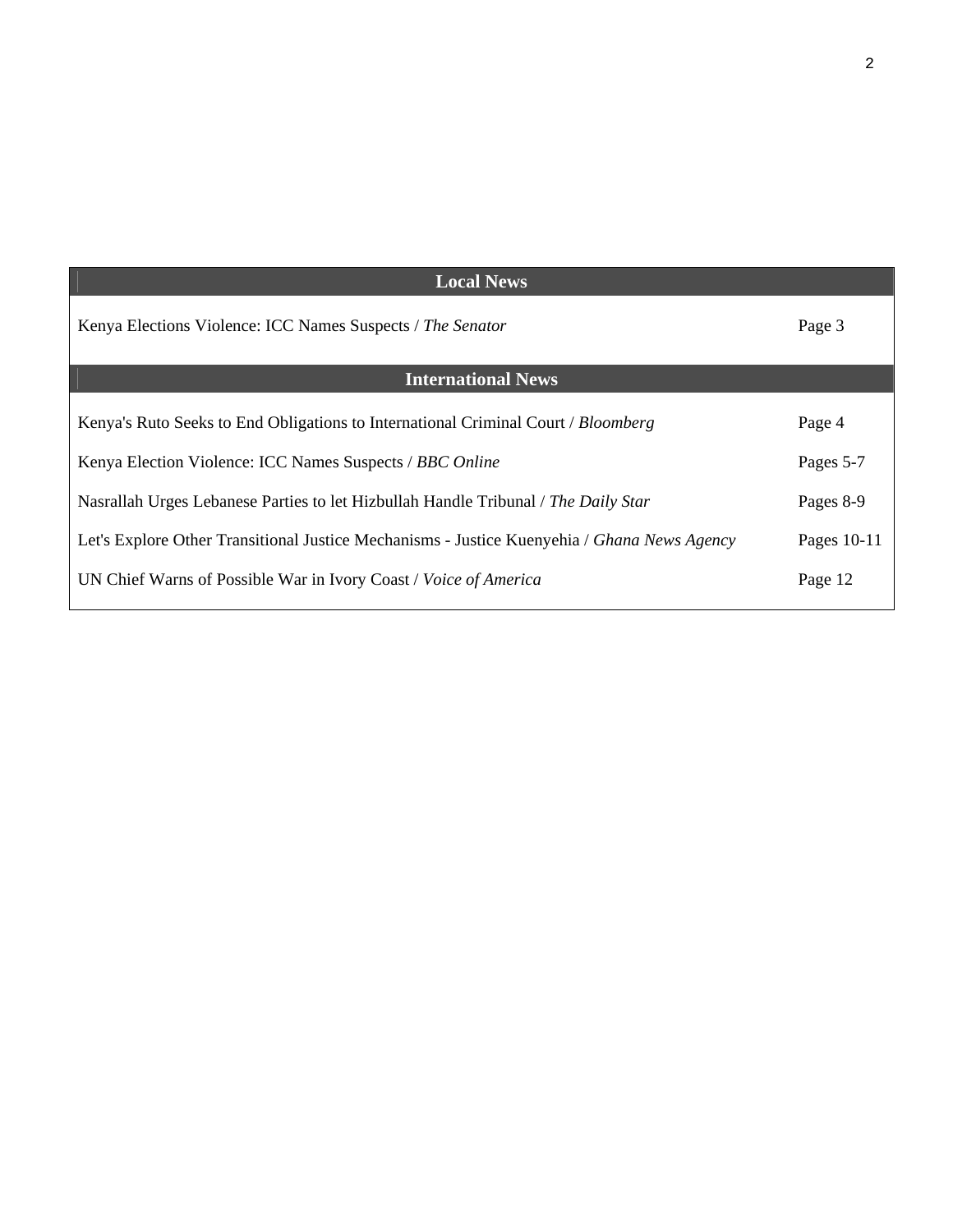

The prosecutor at the International Criminal Court (ICC) has named six high-profile Kenyans he accuses of being behind the violence that followed the disputed 2007 elections.

Deputy PM and Finance Minister Uhuru Kenyatta, one of those named, immediately protested his innocence.

Some 1,200 people died and mere than 500,000 fled homes in the violence.

In the peace deal that followed it was agreed perpetrators would face justice in Kenya or at the ICC in The Hague.

Kenyan MPs have so far blocked moves to set up a local tribunal.

On Monday, President Mwai Kibaki announced the government would launch its own investigation - a move his critics have denounced as an attempt to prevent suspects being sent to The Hague.

But US President Barack Obama, whose own father was Kenyan, called on the country to cooperate with the ICC.

"The path ahead is not easy, but I believe that the Kenyan people have the courage and resolve to reject those who would drag the country back into the past and rob Kenyans of the singular opportunity that is before them to realise the country's vast potential," he said.

The violence broke out three years ago af-

ter Mr Kibaki's supporters were accused of trying to rig the presidential election. It ended when Mr Kibaki and his rival Raila Odinga agreed to share power, with Mr Odinga becoming prime minister.

the ICC alleges a criminal plan was put in place in the Rift Valley fer supporters of President Kibaki to be attacked after the election. ICC prosecutor Luis Moreno Ocampo said that in retaliation, police were given the green light to use excessive force and a vigilante group

was organised to attack civilians. Mr Ocampo said: "These were not just crimes against innocent Kenyans. They were crimes against humanity."

He has summoned higher education minister William Ruto (who is suspended amid corruption allegations), radio executive Joshua Arap Sang and Minister for Industrialisation Henry Kosgey on charges of murder, deportation, persecutions and torture, carried out on behalf of the former opposition.

On President Kibaki's side, secretary to the cabinet Francis Kirimi Muthaura, former police chief Mohammed Hussein Ali and Mr Kenyatta, son of founding President Jomo Kenyatta, face charges of murder, deportation, persecutions and rape.

Uhuru Kenyatta said: "My record is clear and it remains very clear that I have never committed any crime."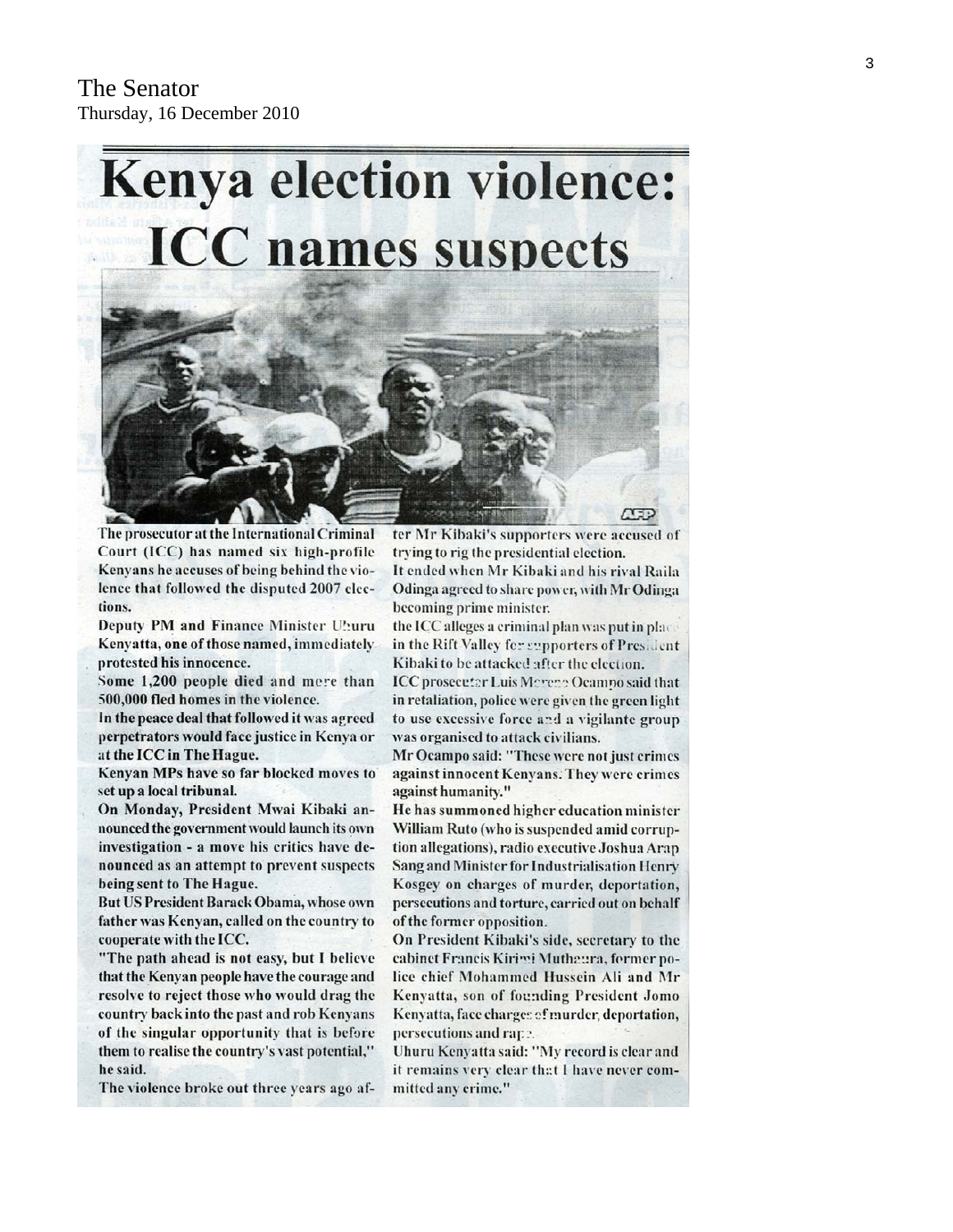Bloomberg Thursday, 16 December 2010

## **Kenya's Ruto Seeks to End Obligations to International Criminal Court**

By Sarah McGregor

Kenya lawmaker Isaac Ruto presented a motion in parliament today calling for Kenya to repeal the International Crimes Act, effectively ending the country's obligation to cooperate with the International Criminal Court.

Kenya Broadcasting Corp., the nation's state-run television station aired Ruto's comments as part of a live broadcast of parliamentary proceedings.

A copy of the motion on Kenya's parliamentary website also said repealing the act will ensure 'any criminal investigations or prosecutions arising out of the post election violence of 2007/2008 be undertaken under the framework of the new constitution and that the government suspends any links, cooperation and assistance to the International Criminal Court forthwith.'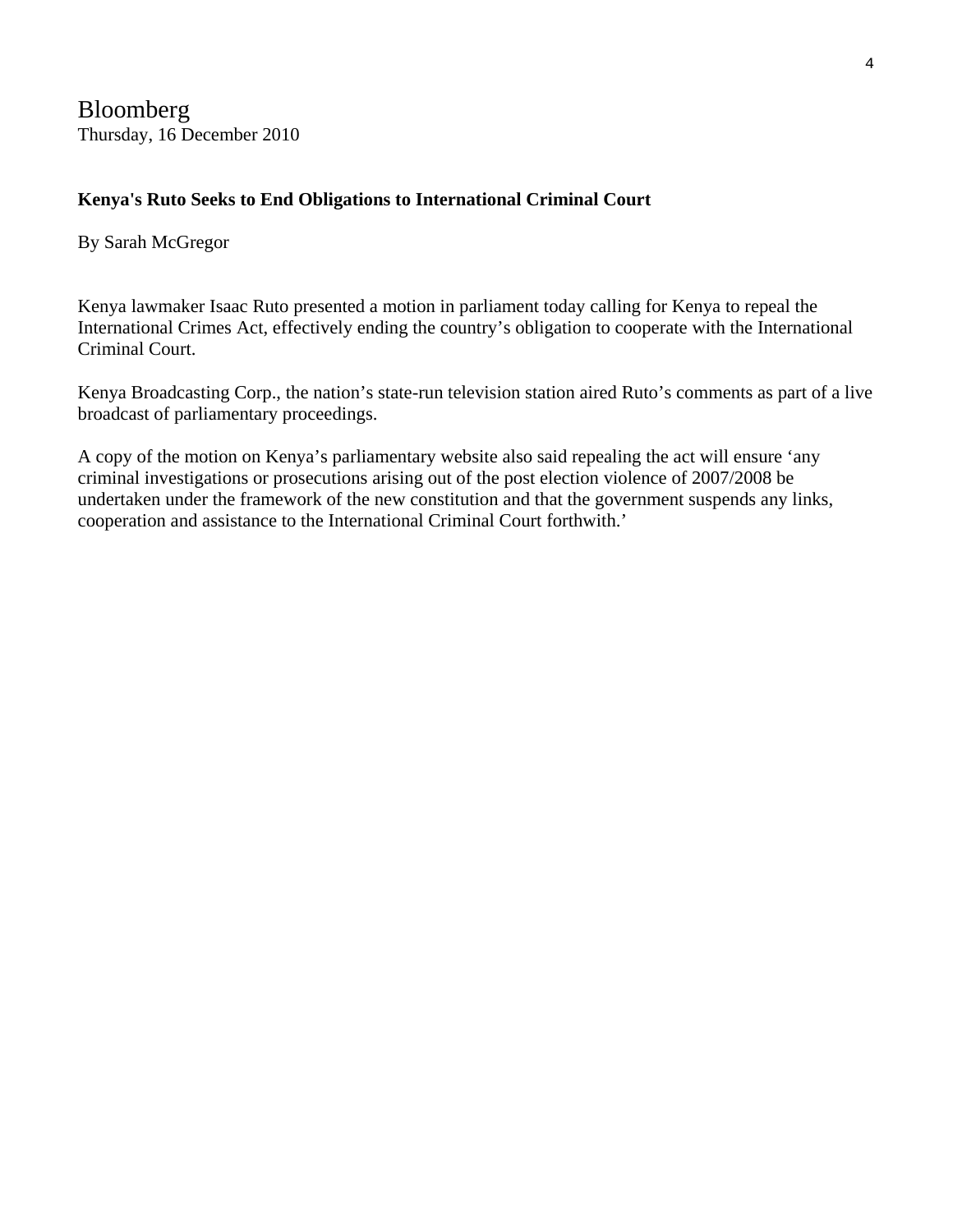## BBC Online Wednesday, 15 December 2010

### **Kenya election violence: ICC names suspects**

Clashes in the Mathare slum in Nairobi in January 2008 Some 1,200 people were killed in violence after the 2007 elections.

The prosecutor at the International Criminal Court (ICC) has named six high-profile Kenyans he accuses of being behind the violence that followed the disputed 2007 elections.

Deputy PM and Finance Minister Uhuru Kenyatta, one of those named, immediately protested his innocence.



#### *Some 1,200 people died and more than 500,000 fled homes in the violence.*

In the peace deal that followed it was agreed perpetrators would face justice in Kenya or at the ICC in The Hague.

Kenyan MPs have so far blocked moves to set up a local tribunal.

On Monday, President Mwai Kibaki announced the

government would launch its own investigation - a move his critics have denounced as an attempt to prevent suspects being sent to The Hague.

But US President Barack Obama, whose own father was Kenyan, called on the country to cooperate with the ICC.

"The path ahead is not easy, but I believe that the Kenyan people have the courage and resolve to reject those who would drag the country back into the past and rob Kenyans of the singular opportunity that is before them to realise the country's vast potential," he said.

The violence broke out three years ago after Mr Kibaki's supporters were accused of trying to rig the presidential election.

It ended when Mr Kibaki and his rival Raila Odinga agreed to share power, with Mr Odinga becoming prime minister.

The ICC alleges a criminal plan was put in place in the Rift Valley for supporters of President Kibaki to be attacked after the election.

ICC prosecutor Luis Moreno Ocampo said that in retaliation, police were given the green light to use excessive force and a vigilante group was organised to attack civilians. Continue reading the main story



#### *Uhuru Kenyatta*

Mr Ocampo said: "These were not just crimes against innocent Kenyans. They were crimes against humanity."

He has summoned higher education minister William Ruto (who is suspended amid corruption allegations), radio executive Joshua Arap Sang and Minister for Industrialisation Henry Kosgey on charges of murder, deportation, persecutions and torture, carried out on behalf of the former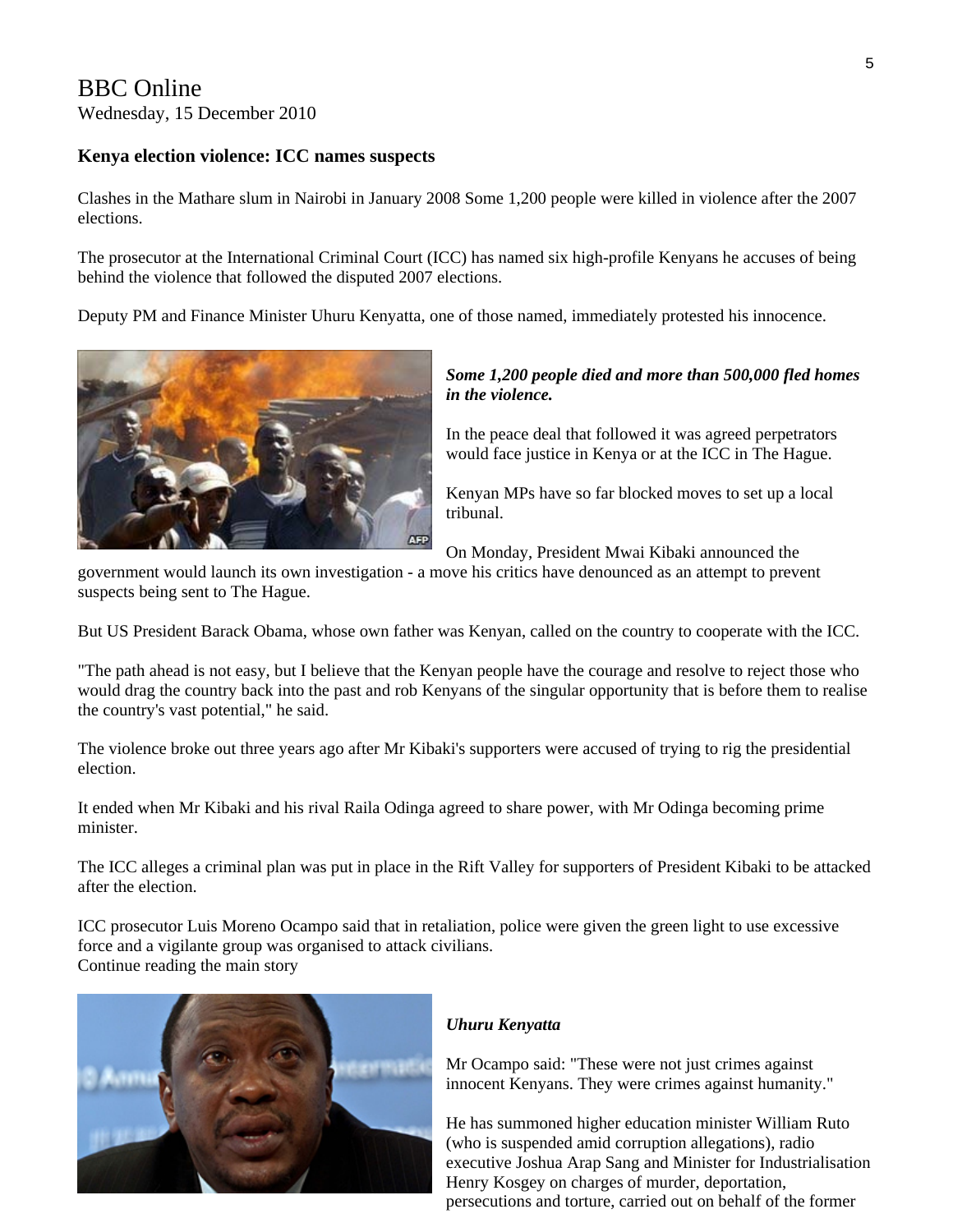opposition.

On President Kibaki's side, secretary to the cabinet Francis Kirimi Muthaura, former police chief Mohammed Hussein Ali and Mr Kenyatta, son of founding President Jomo Kenyatta, face charges of murder, deportation, persecutions and rape.

Uhuru Kenyatta said: "My record is clear and it remains very clear that I have never committed any crime."

The other five people named have also denied any involvement and say they are ready to face justice.

Mr Ocampo said he did not have evidence to pursue charges against Mr Kibaki or Mr Odinga.

"We follow the evidence where it takes us. We are not taking into account political responsibilities... there are political debates, but it is not my responsibility," Mr Ocampo said.

He said the six were the "most responsible" but there were "many others" that Kenya could decide to prosecute.

Kenyan police have been put on alert in case the announcement sparks renewed clashes.

President Kibaki issued a statement appealing for calm.

He said the ICC process had only just begun and that until it had been completed any other calls for action to be taken against the six would be "against the rules of natural justice".

Mr Kibaki again said he was "fully committed to the establishment of a local tribunal".

Each of the six will be served with a court summons, but if they fail to turn up or if they attempt to hinder the investigation - for example by intimidating witnesses - Mr Ocampo says he will request arrest warrants.

BBC East Africa correspondent Will Ross says in recent days there has been a degree of panic among some members of the usually untouchable political elite.

Most Kenyans feel these prosecutions are vital in order to undermine the deeply rooted culture of impunity, our correspondent says.

The key question now is whether those accused will hand themselves over or be shielded by politicians and evade justice, he says.

#### **Church atrocity**

The BBC's Wanyama Chebusiri in Eldoret says there is an unusually heavy police presence in the Rift Valley town, the scene of some of the worst violence.

There were divergent reactions from residents to the list, broadcast live on television, but no sign of trouble, he reports.

"Maybe justice will finally be done," a woman told the BBC.

But another man felt it was a wasted opportunity: "It has failed miserably, these are the small fish."

In Kibera, another scene of election protests, news of the six names was taken calmly, the BBC's Odhiambo Joseph reports.

The Nairobi slum is a stronghold of Mr Odinga, and residents seemed relieved he was not named, he says.

Kenya has had a series of violent elections, but the disputed poll in 2007 saw the country taken to the brink of civil war.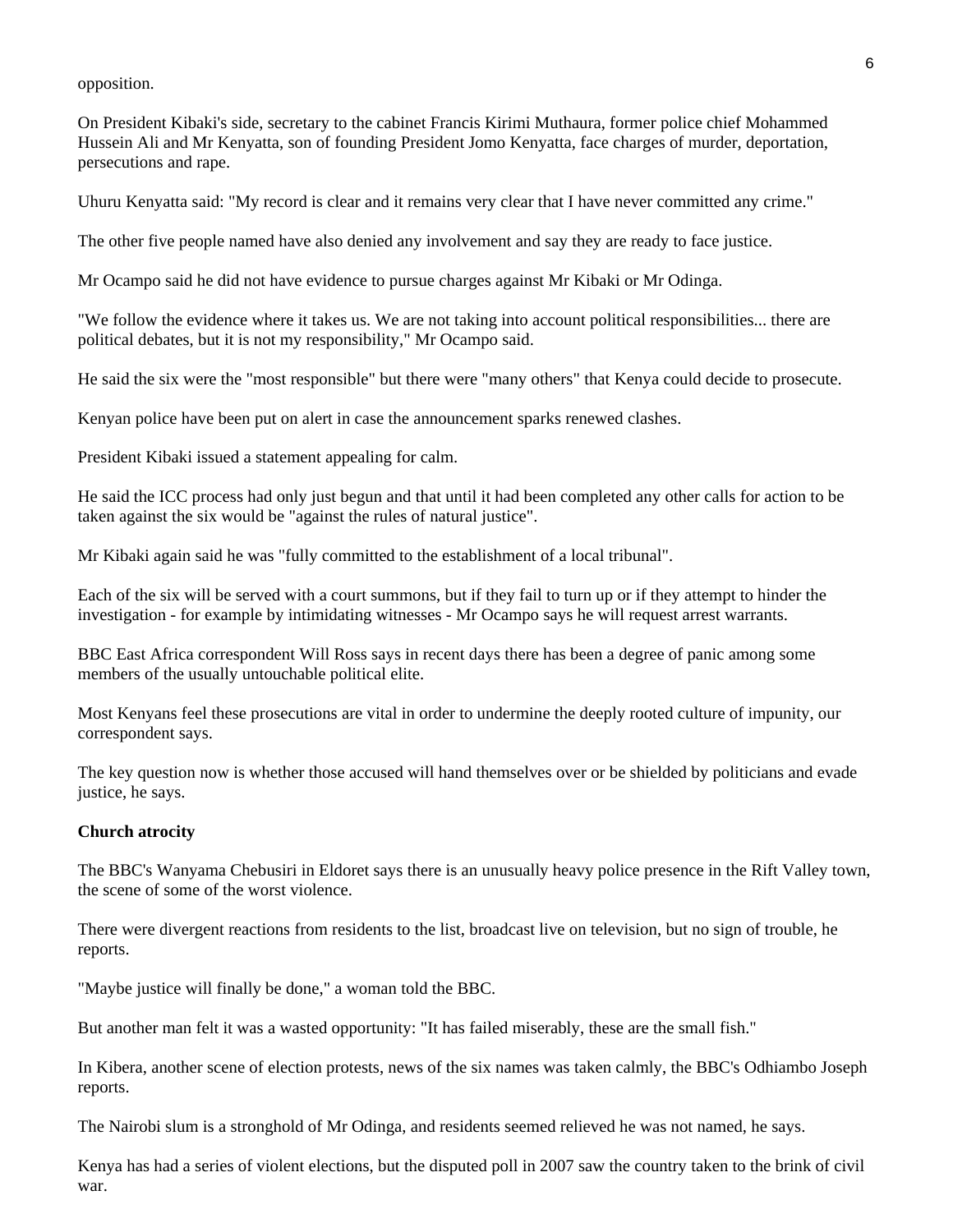There were revenge attacks, with long-standing ethnic and economic rivalries ignited by political divisions.

Communities turned on each other with crude weapons as they were encouraged, and even paid, by power-hungry politicians, our correspondent says.

One of the worst incidents saw a church where about 100 people had sought sanctuary set on fire, killing dozens of people inside.

Weapons were put down only after former UN Secretary General Kofi Annan brokered a peace deal between the two presidential rivals.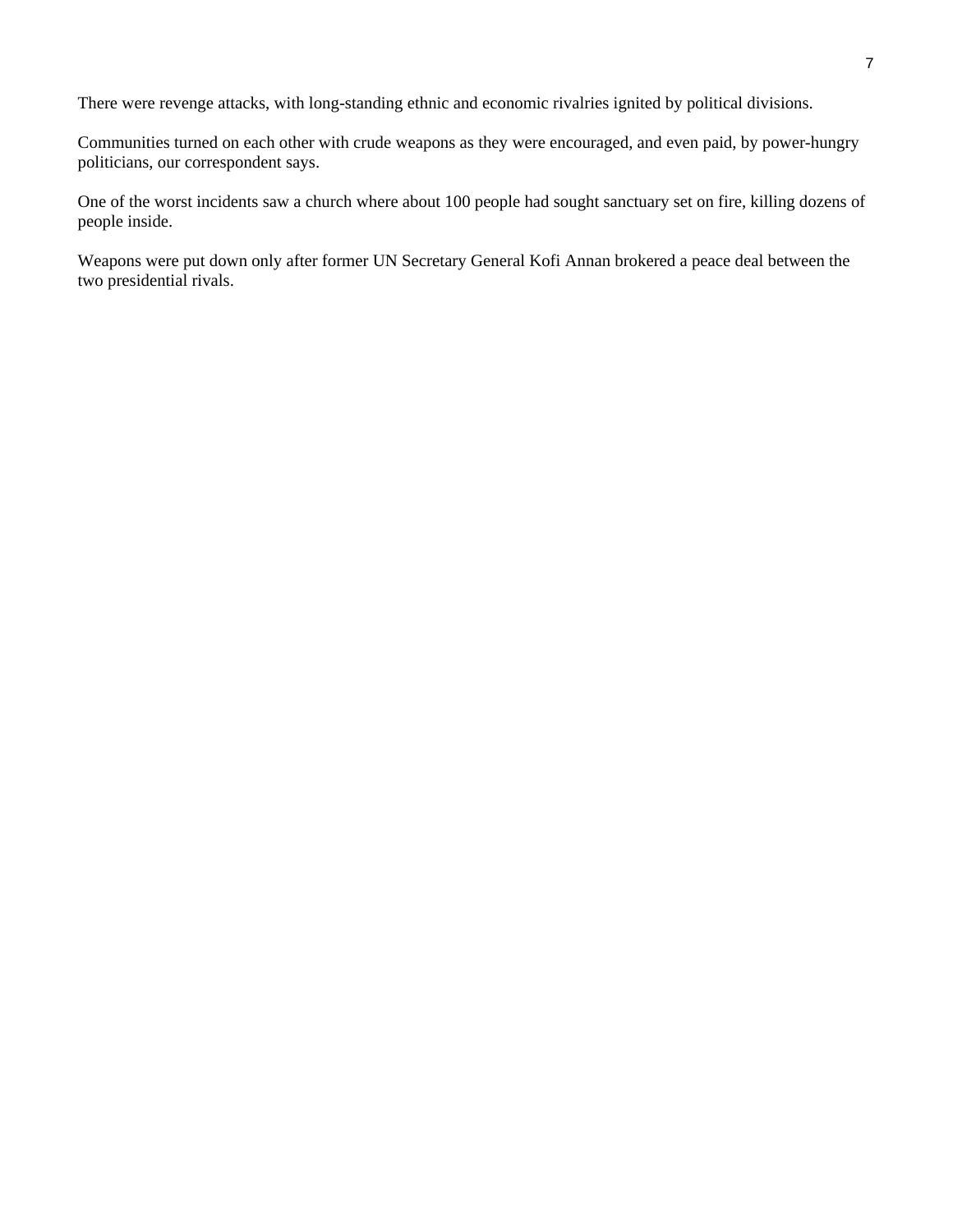The Daily Star Thursday, 16 December 2010

## **Nasrallah urges Lebanese parties to let Hizbullah handle Tribunal**

By Wassim Mroueh

BEIRUT: Hizbullah leader Sayyed Hassan Nasrallah called Wednesday on all Lebanese factions defending the Special Tribunal for Lebanon (STL) to step back, and allow Hizbullah to deal with the UNbacked court.

"Let us discuss a formula by which the government withdraws from the issue, we will confront [the STL] alone," he added, saying such a step would ease tension in Lebanon

"Leave the dispute between us and the international tribunal, why do you spend days and nights defending the tribunal, investigations, and false witnesses?" asked Nasrallah.

Hizbullah has since July slammed the STL – established by the UN to try the assassins of former Prime Minister Rafik Hariri – as an "Israeli project" targeting the resistance. The Netherlands-based court is believed to be moving toward indicting Hizbullah.

But March 14 parties, led by Prime Minister Saad Hariri, Rafik's son, reject claims the court was politicized, arguing it is the only means to punish criminals.

Nasrallah, who addressed supporters via video link in the Beirut southern suburbs during a rally to commemorate Ashura, stepped up his offensive against the UN probe.

He held Gerhard Lehmann, the deputy head of the UN International Independent Investigation Commission (UNIIIC) responsible for leaking documents and information related to the investigations in return for money.

"He [Lehmann] is corrupt and cheap … he sold documents [related to the probes] to some people in Lebanon who passed them to me," said Nasrallah.

He added that Lehmann offered selling documents for prices ranging between \$50,000 and \$70,000.

"Middlemen offered that they will provide us with everything related to the probes for \$1 million, but we declined," explained Nasrallah. "Does anyone seeking the truth accept such an investigation, such corrupt investigators, such false witnesses?" he asked.

Lehmann was the deputy of Detlev Mehlis, the president of the UNIIIC.

The Hizbullah-led March 8 coalition believes the key to revealing the truth into Hariri's case lies in referring the issue of "false witnesses" linked to the probes to the Judicial Council, the highest judicial authority in Lebanon.

But March 14 parties insist the matter should be handled by regular judiciary after the indictment is handed down.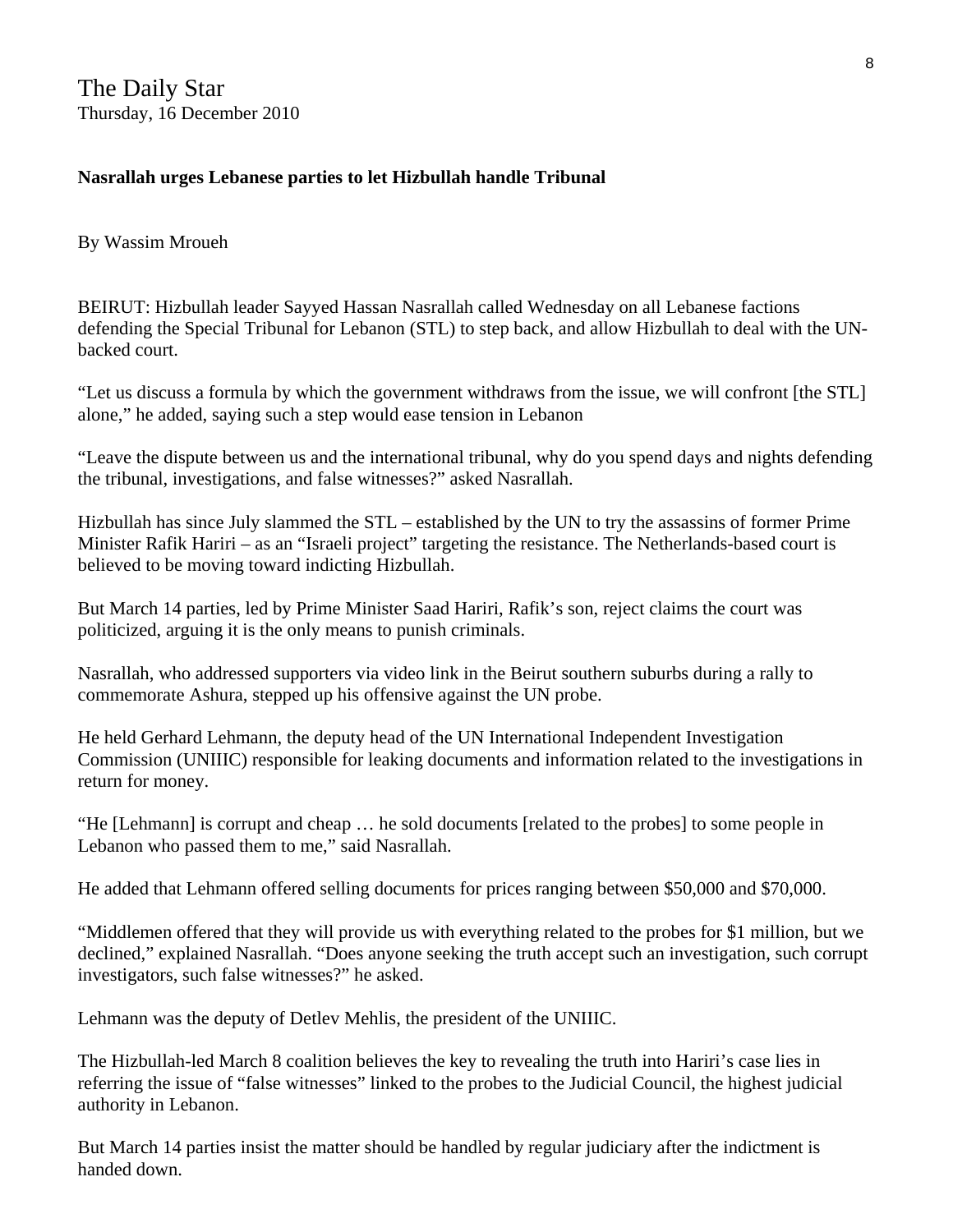A Cabinet session Wednesday failed to tackle the issue, which has paralyzed Cabinet sessions for more than one month.

"Tonight, the Cabinet has protected false witnesses," said Nasrallah, adding that the STL, Mehlis, Lehman, and some Lebanese figures were protecting "false witnesses."

"This tribunal is not independent. God willing, a day will come when the tribunal's officials and all who conspired will witness a scandal that is greater than that of WikiLeaks," he added.

Nasrallah proposed that the Cabinet evaluate the functions of the STL and the UNIIIC and figure out what are the best means to serve justice in Hariri's case.

The STL's indictment is rumored to be handed down in December. The Hizbullah leader said his party views the indictment as a card used by Israel to foment Sunni-Shiite strife in Lebanon. He said the party had known knew about the indictment years earlier, but had not acted until it became imminent.

But Nasrallah stressed that the indictment would not lead to Sunni-Shiite strife, noting that many of the indictment's planned goals were thwarted when Hizbullah launched a campaign to defend itself a few months ago. He said the indictment would neither be able to tarnish Hizbullah's reputation, nor corner Hizbullah's Sunni allies.

He also said Hizbullah succeeded in fostering a sense of national, Arab and Islamic sense of responsibility, as he reiterated his support to Syrian-Saudi efforts to reach a compromise. "Syria and Saudi Arabia are concerned parties [in the deadlock] and they are making efforts supported by Iran," he added.

Concerning the looming indictment, Nasrallah said his party would "act on the matter when it happens," and added: "We will evaluate it [the indictment], its repercussions, examine how the other party will react to it and consult our allies."

"We will say this indictment targets the resistance, and decide what to do, Hizbullah is neither worried nor afraid, but we are concerned about the country," he said, adding Hizbullah was aware the indictment would be issued within the next few days.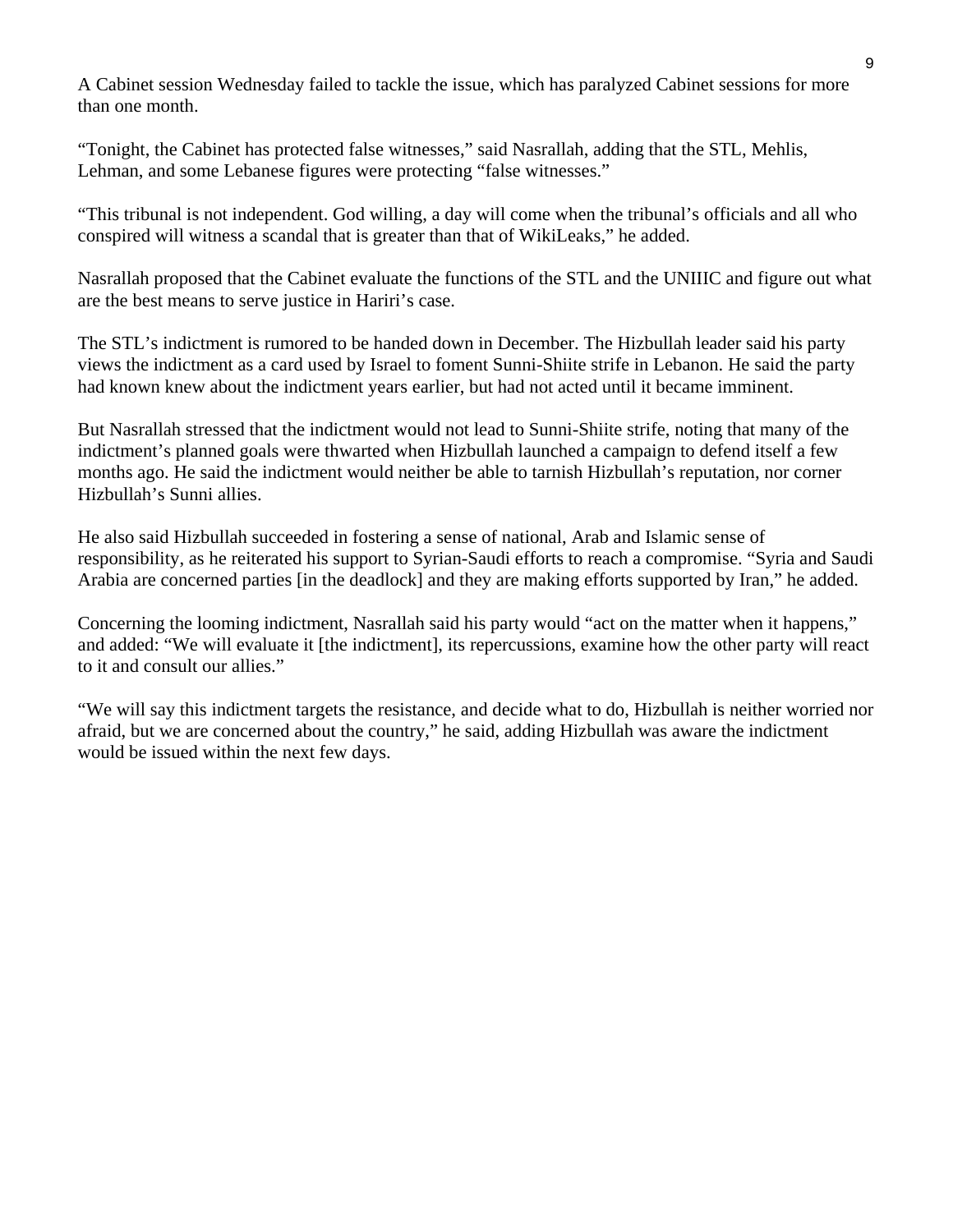## **Let's explore other transitional justice mechanisms - Justice Kuenyehia**

A Judge at the International Criminal Court (ICC) has advocated for other forms of transitional justice mechanisms apart from the international criminal justice system to advance the rule of law and democracy in Africa.

Mrs Justice Professor Akua Kuenyehia said: "I believe that a holistic approach is needed to advance the rule of law and democracy in Africa.

International criminal justice alone cannot bring about the needed reform."

She made the observation at the 2010 Alumni Lecture organised by the University of Ghana (UG) in Accra.

The topic for the 22nd Alumni Lecture was: "The ICC: Friend or Foe to the Rule of Law and Democracy in Africa."

Speaking on popular beliefs that the ICC was unfairly focusing on Africa, prolonging conflicts rather than terminating them, failing to address root cause of conflicts, hindering reconciliation efforts and slow to bring the needed justice, Justice Prof Kuenyehia stressed that some of the beliefs were rather overstated and misconstrued the role of ICC.

"It needs to be emphasised that the ICC is but one of the means of combating impunity on the continent. It is intended to complement other mechanisms in the promotion of the rule of law internationally", she said adding, the ICC could not bring about the rule of law in Africa on its own.

On the issue of the claim made by some people that the ICC was unfairly focusing on Africa, Justice Prof Kuenyehia said the criticism often diverted attention from the real issues facing the continent adding the claim shielded the alleged perpetrators and maintained the bad human rights abuse, criminal and bad governance record on the continent.

"The truth is that serious crimes that require international intervention have been or are being committed in conflicts in Africa.

The victims of these crimes are invariably defenceless Africans who, having sometimes been let down by their governments, look to the international community for justice and protection", she added.

Mrs Justice Prof Kuenyehia stressed that the assertion that ICC focused unfairly on the continent failed to look at the fact that the respective African States voluntarily referred to the ICC all the cases before it with the exception of the situation in Darfur, Sudan and Kenya.

"The truth is that African countries have been cooperating with the ICC in the investigation and prosecution of cases before it. This shows that, in a bid for accountability and given their own limited judicial capacity, some African states are looking up to the ICC for assistance", she said.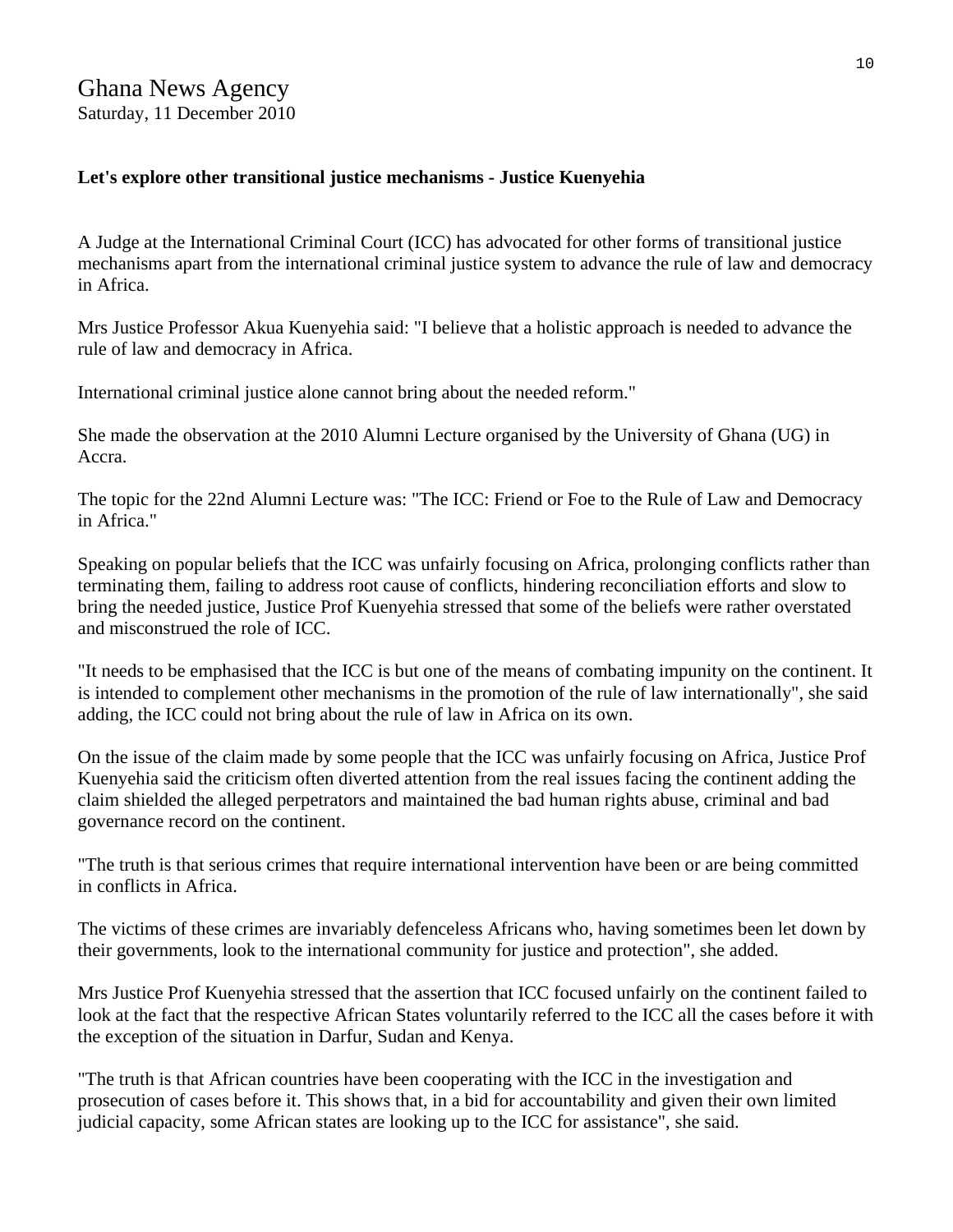Mrs Justice Prof Kuenyehia said the criticism that ICC would not deter future commission of serious crimes could not be said of any criminal justice system adding, "International criminal justice cannot deter international crimes any more than domestic criminal law is able to prevent domestic crime."

She stressed that deterrence could not be the only yardstick for measuring the success of international criminal justice or the existence of the rule of law.

Mrs Justice Prof Kuenyehia however, expressed optimism that the ICC would grow its reputation so that those States that see the court as a threat would give it the needed support.

She said the existence of the ICC had symbolic consequences that should not be underestimated.

"The creation of a permanent institution with a mandate to bring current and future perpetrators of genocide, crimes against humanity and war crimes to trial will stand as a towering monument to the collective conscience of humankind. On this symbolic level, the ICC has already made a difference", she added.

Mrs Justice Prof Kuenyehia conceded that the ICC faced serious challenges, which included promoting human rights and the rule of law in Africa, weak enforcement mechanisms and lack of broad political support.

Professor Ernest Aryeetey, Vice-Chancellor of UG, said Ghana needed to learn from the bad situation on the continent to strengthen her institutions to promote good governance, rule of law and respect for human rights to avoid going to the ICC for a redress.

The ICC, a permanent international criminal court, was created by the Rome Statute and negotiated by member states of the United Nations in 1998.

It is a treaty based institution which came into force on July 1, 2002 following its ratification by 60 countries.

Currently there are 114 States parties to the Rome Statute and out of the number, 31 are Africans. Ghana has a drafted implementing legislation of the Rome Statute.

ICC aims at putting an end to impunity for the perpetrators of serious crimes of concern to the international community and thus contribute to the prevention of such crimes.

It also seeks to guarantee lasting respect for the enforcement of international justice